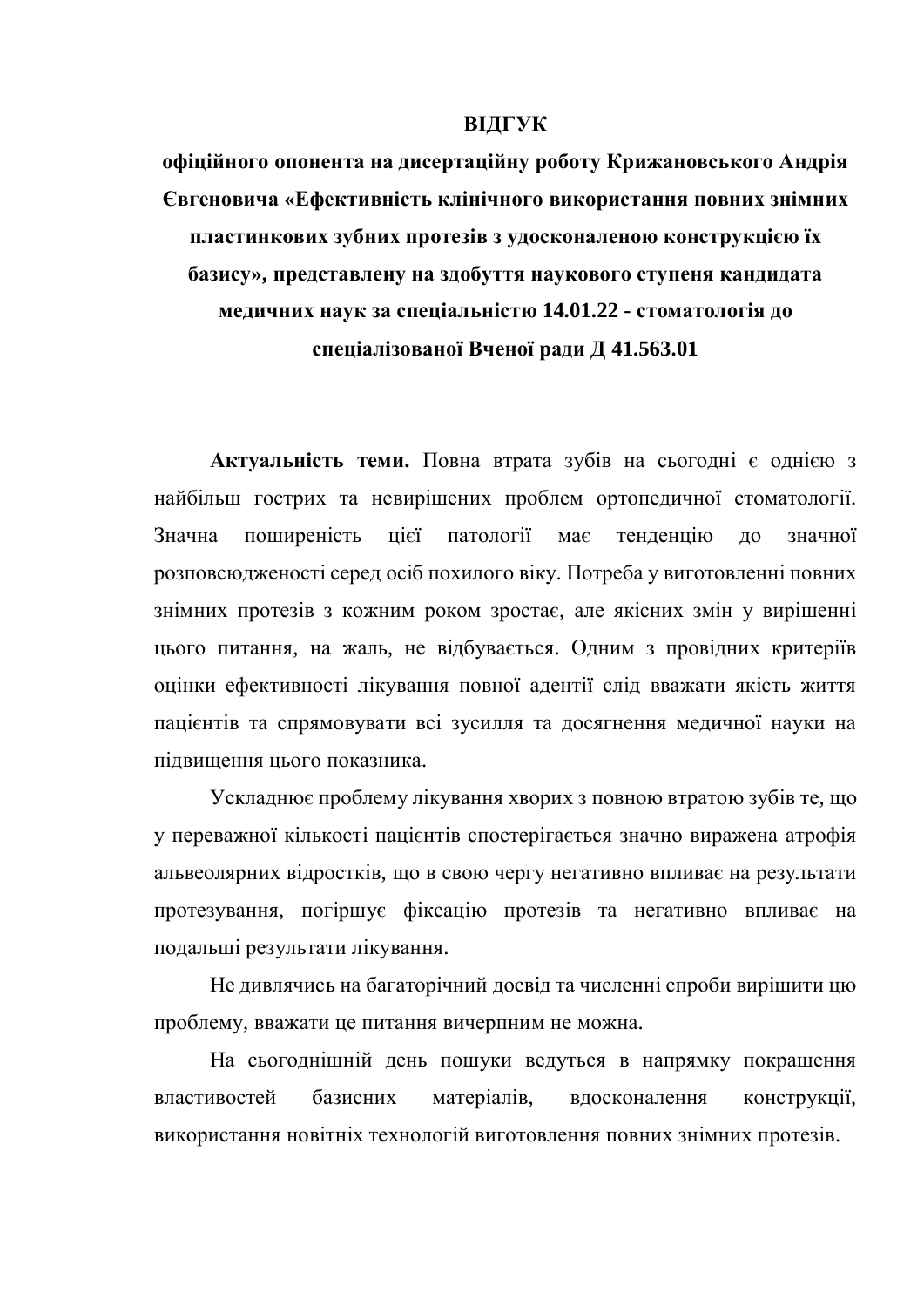Дентальну імплантацію можна розглядати як найбільш дієвий та прогресивний засіб вирішення проблеми повної втрати зубів. Але розв'язанню цього питання перешкоджає те, що серед осіб похилого віку дуже часто має місце значна атрофія альвеолярних відростків та схильність до зниження мінеральної щільності кістки. Також слід враховувати той факт, що досліджений контингент хворих є в переважній більшості соціально незахищеною категорією населення.

Можливим варіантом вирішення зазначеної проблеми є розробка нових конструкцій повного знімного протеза з використанням сучасних технологій та матеріалів. Саме цьому присвячене дисертаційне дослідження, мета якого означена як підвищення ефективності ортопедичного лікування хворих із повною відсутністю зубів шляхом клініко-біомеханічного обґрунтування вдосконаленої конструкції знімних, пластинкових протезів.

Отже, тема наукової роботи є актуальною і відповідає потребам сучасної стоматології, а також представляє значний інтерес для науки і практики.

Дисертація виконана в рамках науково-дослідної роботи кафедри ортопедичної стоматології Державного Закладу «Дніпропетровська медична академія МОЗ України» за темою «Клініко-патогенетичне обтрунтування диференційованого підходу в лікуванні та профілактиці дефектів зубів та зубних рядів» (державний реєстраційний № 0113 U007668). За цією темою дисертантом виконаний окремий фрагмент.

Вірогідність і новизна основних положень і висновків дисертації, **и**інність для науки і практики

Дисертація Крижановського А.Є. являє собою закінчену науково дослідну роботу, виконану на сучасному методичному рівні і достатньому клінічному матеріалі.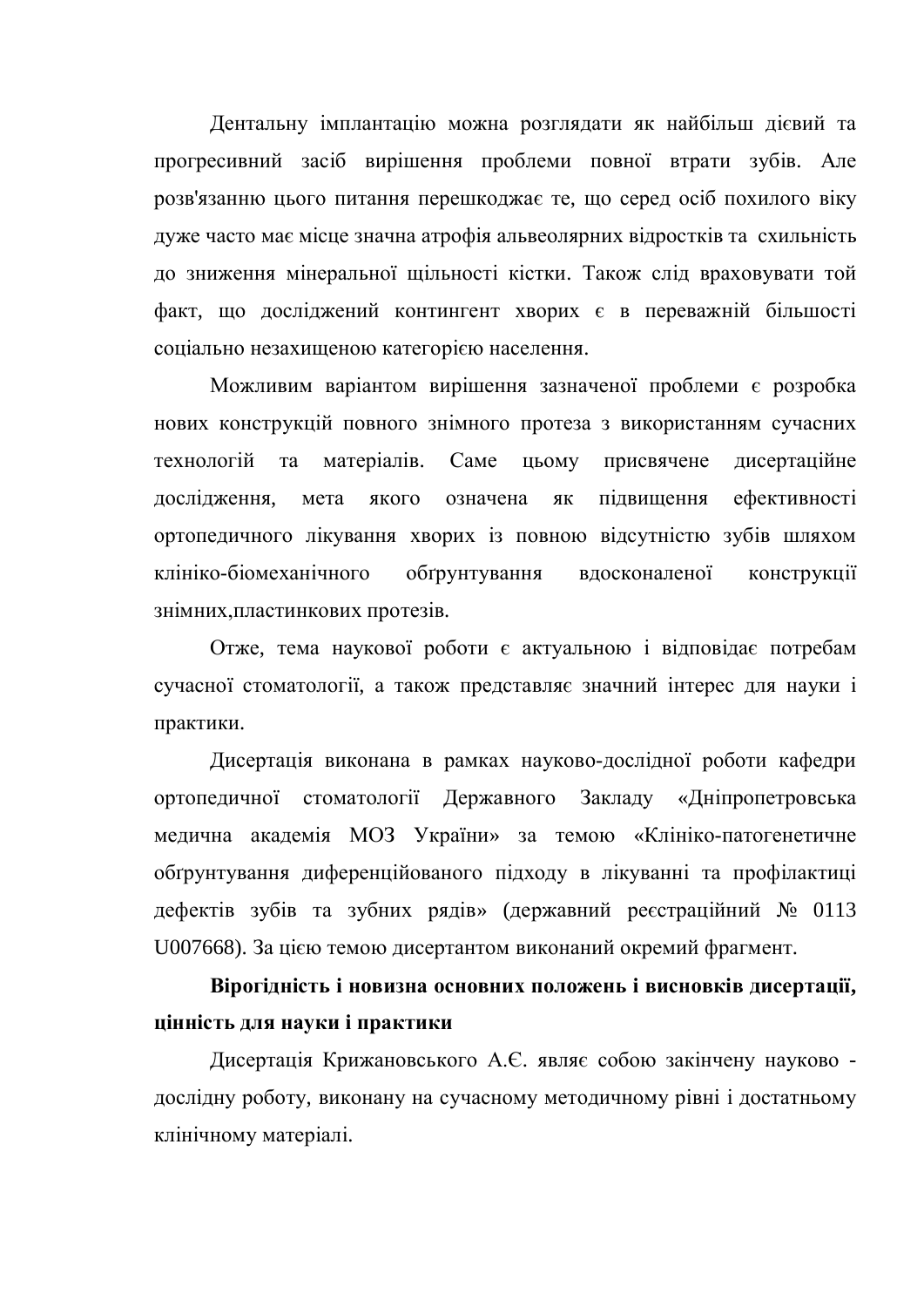Поставлені автором задачі адекватні меті роботи, а для їх вирішення застосовані відповідні сучасні методи дослідження та статистична обробка отриманих результатів.

В рамках роботи дисертантом проведене комплексне обстеження 150 пацієнтів віком від 52 до 85 років з повною втратою зубів.

Таким чином, вірогідність отриманих результатів забезпечена достатньою кількістю клініко-функціональних спостережень, адекватністю обраних методів дослідження, аналізом найближчих і віддалених результатів лікування, математичною обробкою даних з використанням сучасних методів статистичної обробки. Сформульовані положення і висновки дисертації обґрунтовані і відповідають змісту роботи.

Наукова новизна роботи полягає у тому, що внаслідок проведених досліджень доповнено наукові дані про наслідки користування повними знімними протезами з жорсткими базисами, зокрема щодо атрофії альвеолярних відростків та запально-дистрофічних змін в слизовій оболонці протезного ложа.

Уточнено, що разом із зниженням з часом жувальної ефективності повних знімних протезів відбувається перебудова жувального циклу, обумовлена атрофією беззубих щелеп, на тлі збереження показника максимального зусилля щелеп.

Доповнено наукові дані про частоту та характер звернень хворих з повною відсутністю зубів за повторним протезуванням, а також диференційовано причини необхідності виготовлення нових протезів у різний термін після здачі первинних конструкцій.

Вперше показало, що ортопедичне лікування повними знімними протезами з жорсткими базисами за даними лазерної доплеровської флоуметрії призводить до порушень кровопостачання тканин протезного ложа, які носять зворотний характер.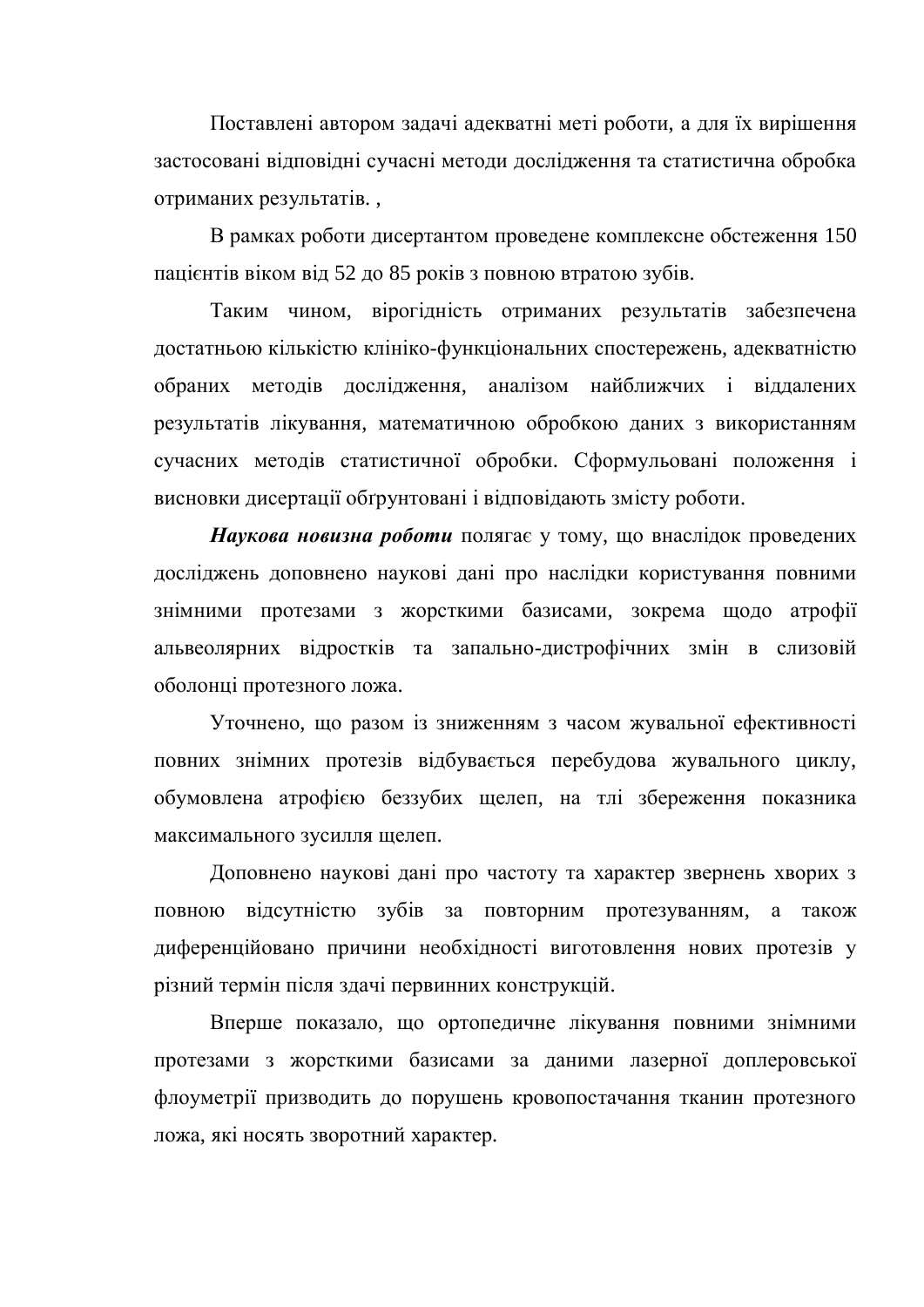Вперше за даними лазерної доплеровської флоуметрії доведено, що інтеграція до базису повного знімного протеза м'якого лайнеру незворотньо погіршує кровопостачання тканин протезного ложа, що в довгостроковій перспективі може спричинити дистрофічне зменшення об'єму кісткової основи.

Вперше з використанням методу кінцевих елементів показано, що використання повного знімного протеза, базис якого містить рідину, дозволяє перерозподілити навантаження уздовж всієї поверхні протезного ложа та зменшити інтенсивність напружено деформованих станів в тканинах протезного ложа.

Вперше продемонстровано, що застосування розробленої конструкції повного знімного протеза підвищує ефективність лікування хворих з повною адентією за рахунок усунення травмуючого впливу на слизову оболонку та рівномірного розподілу оклюзійного тиску, що дозволяє зменшити атрофію альвеолярного відростка, одночасно сприяти нормальному кровопостачанню тканин протезного ложа на тлі збереження достатньої жувальної ефективності.

Відповідно практичне значення отриманих результатів полягає в тому, що запропоновано спосіб діагностики атрофії беззубих щелеп, точність якого обумовлена застосуванням комп'ютерних програм для вимірювання розмірів протезного ложа на отриманих шляхом лазерного сканування 3D- зображеннях робочих моделей (Патент України на корисну модель № 100490 від 27.07.2015).

Розроблено та впроваджено в практику нову конструкцию повного знімного протеза, базис якого містить декілька шарів: зовнішній - з базисної акрилової пластмаси 1 га внутрішній, який є комбінованим та містить рідину (вінілін) і складається з поліетиленової плівки, яка виготовляється методом термопластичного вакуумного формування (Патент України на корисну модель № 98559 від 27.04.2015).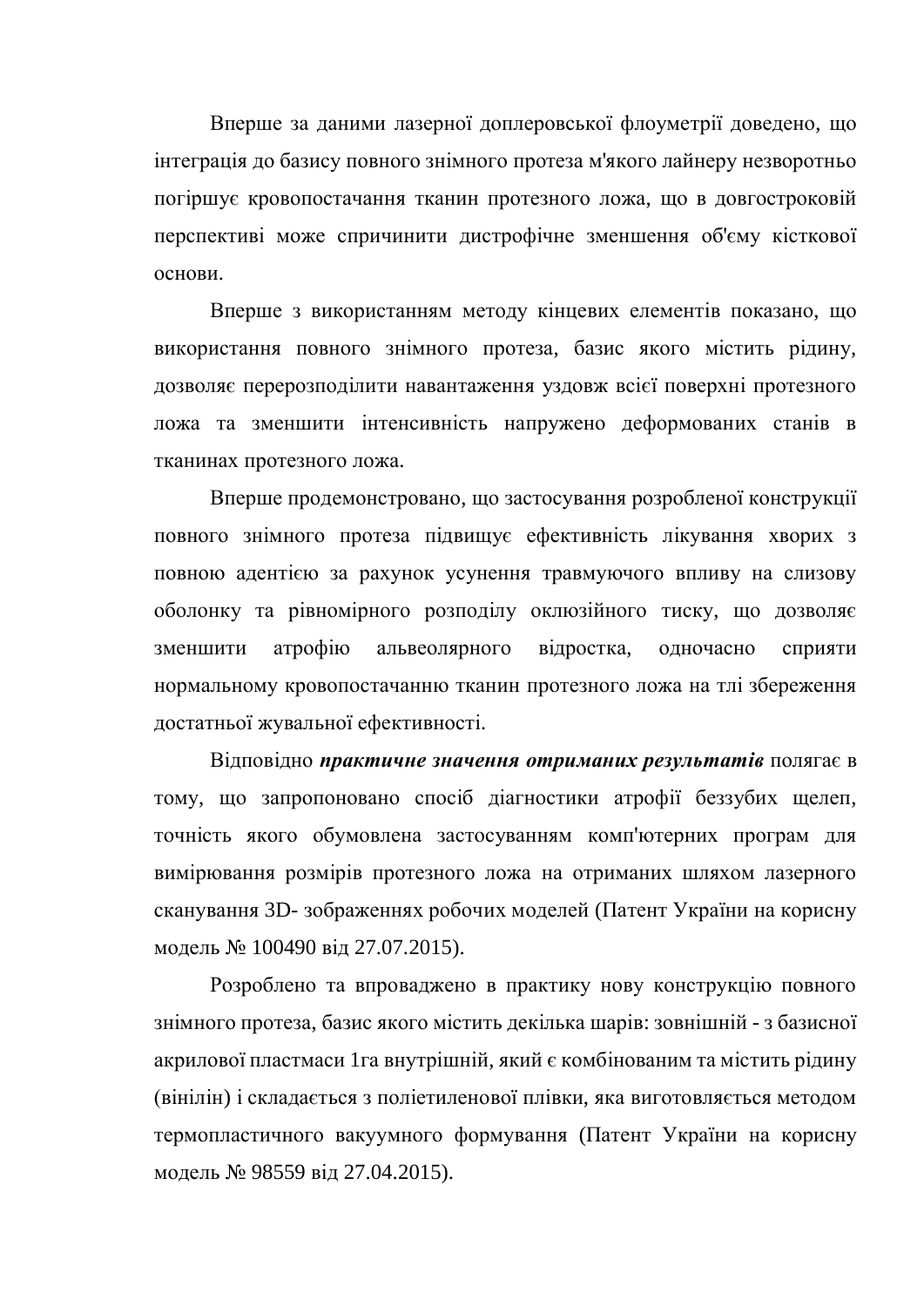Результати роботи впроваджені в стоматологічних установах Дніпропетровської області, а матеріали дисертації використовуються в навчальному процесі Державного Закладу «Дніпропетровська медична академія МОЗ України».

## Оцінка змісту роботи і зауваження до дисертації

Дисертація викладена на 165 сторінках, з яких 134 сторінки основний зміст. Рукопис складається із вступу, огляду літератури, матеріалів та методів досліджень, трьох розділів власних досліджень, аналізу і узагальнення отриманих результатів, висновків, практичних рекомендацій, списку використаних джерел. В дисертаційній роботі приведено 16 ілюстрацій та 34 таблиці.

У **вступі** на 6 сторінках доведена актуальність теми дисертації, поставлена мета і завдання дослідження, висвітлені наукова новизна і практичне значення отриманих результатів, впровадження їх в практику, охорони здоров'я, приведений особистий внесок здобувача, вказана апробація результатів дисертації і відображення їх у наукових публікаціях.

**Розділ 1, що містить огляд літератури, складається з 3 підрозділів,** викладений на 32 сторінках. Автор описує наукові підходи до проблеми повної адентії.

В підрозділі 1.1 на підставі здійсненого літературного огляду зазначається, що проблема повного знімного протезування залишається вельми актуальною, про що свідчить зростання потреби в лікуванні хворих з повною відсутністю зубів. А це, в свою чергу, становить питання оптимізації даного виду ортопедичної допомоги шляхом пошуку нових матеріалів і вдосконалення технологій виготовлення повних знімних протезів.

В підрозділі 1.2 представлений аналіз літературних джерел щодо впливу повної відсутності зубів та протезування повними знімними протезами на стан зубощелепного апарату і організму в цілому.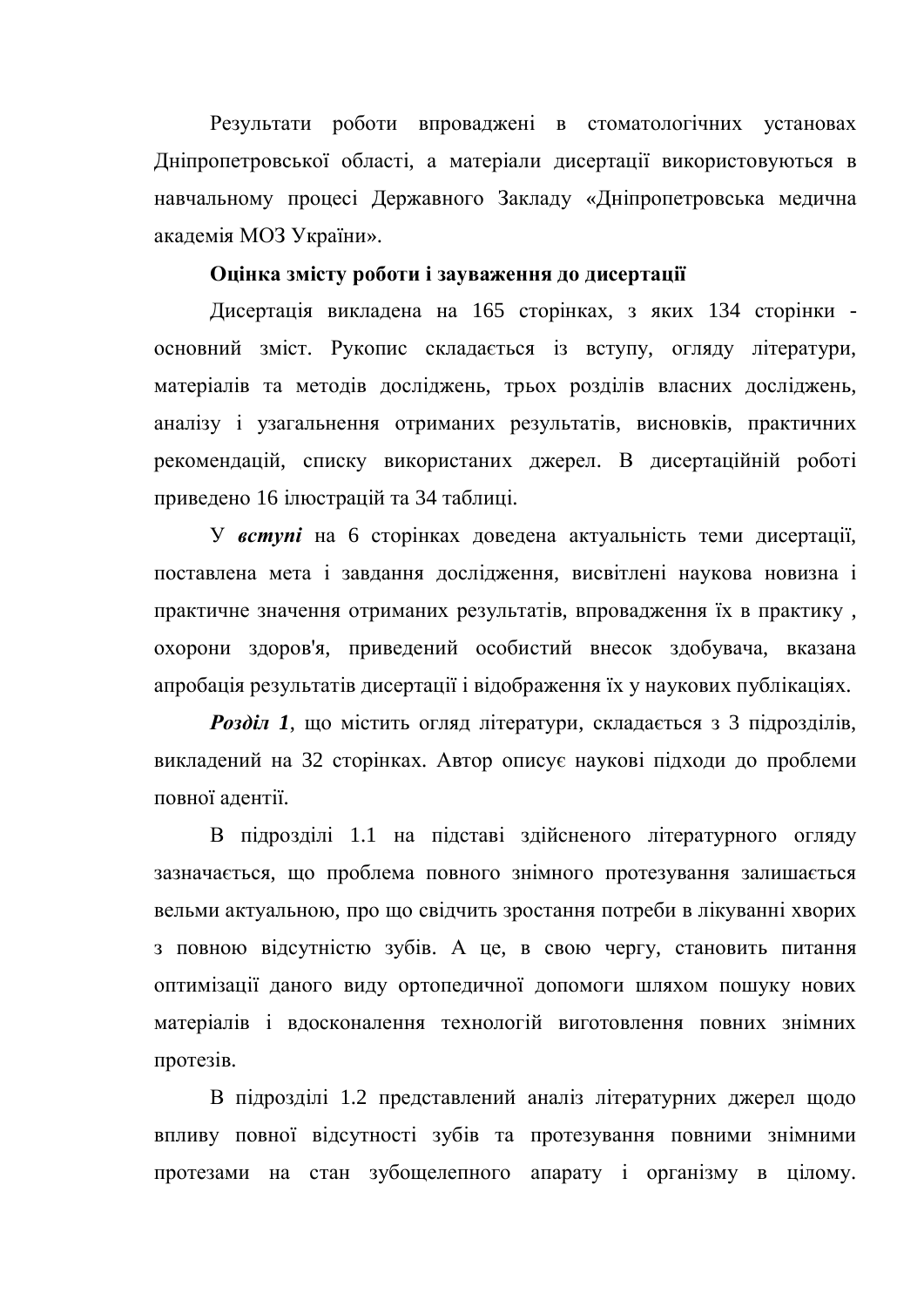Підсумовуючи наведені положення, автор робить висновок, що виготовлення повних знімних протезів дозволяє відновити анатомо-функціональну цілісність зубощелепного апарату, але несприятливо впливає на тканини протезного ложа. Отже, одним із шляхів вдосконалення методики повного знімного протезування є запобігання подібним негативним наслідкам ортопедичного лікування задля успішної реабілітації хворих та збереження тривалого лікувального результату.

В підрозділі 1.3 увага приділена новим технологічним підходам у виготовленні повних знімних протезів. Зокрема розглядаються сучасні принципи конструювання знімних протезів, сучасні матеріали та технології, які застосовуються на сьогодні. Розглянута необхідність в диференційованому підході щодо методик отримання відбитків та вибору відбиткової маси, дотримання всіх технологічних етапів виготовлення знімного протеза. Зроблено акцент на необхідності застосування оклюзійної схеми та використання артикуляторів з індивідуальним налаштуванням при конструюванні зубних рядів повного знімного протеза. Щодо матеріалів, які застосовуються для виготовлення базисів протезів, автор доводить, що в даний час при виготовленні повних знімних протезів не існує достойної альтернативи акриловим пластмасам з огляду на здатність виготовлених із неї жорстких базисів утворювати клапан, що замикає. Разом з тим, вдосконалення даного виду протезування передбачає пошук нових комбінацій акрилових пластмас з іншими матеріалами для оптимізації функціональних якостей конструкцій.

Окрема увага приділена дослідженню напружено-деформованих станів. Приділяється увага доцільності використання зазначеної методики для біомеханічного обґрунтування нових методів протезування хворих з повною відсутністю зубів.

Таким чином, н| основі вивчення наукової літератури останніх років автор обґрунтовує актуальність теми дисертаційної роботи, її мету та задачі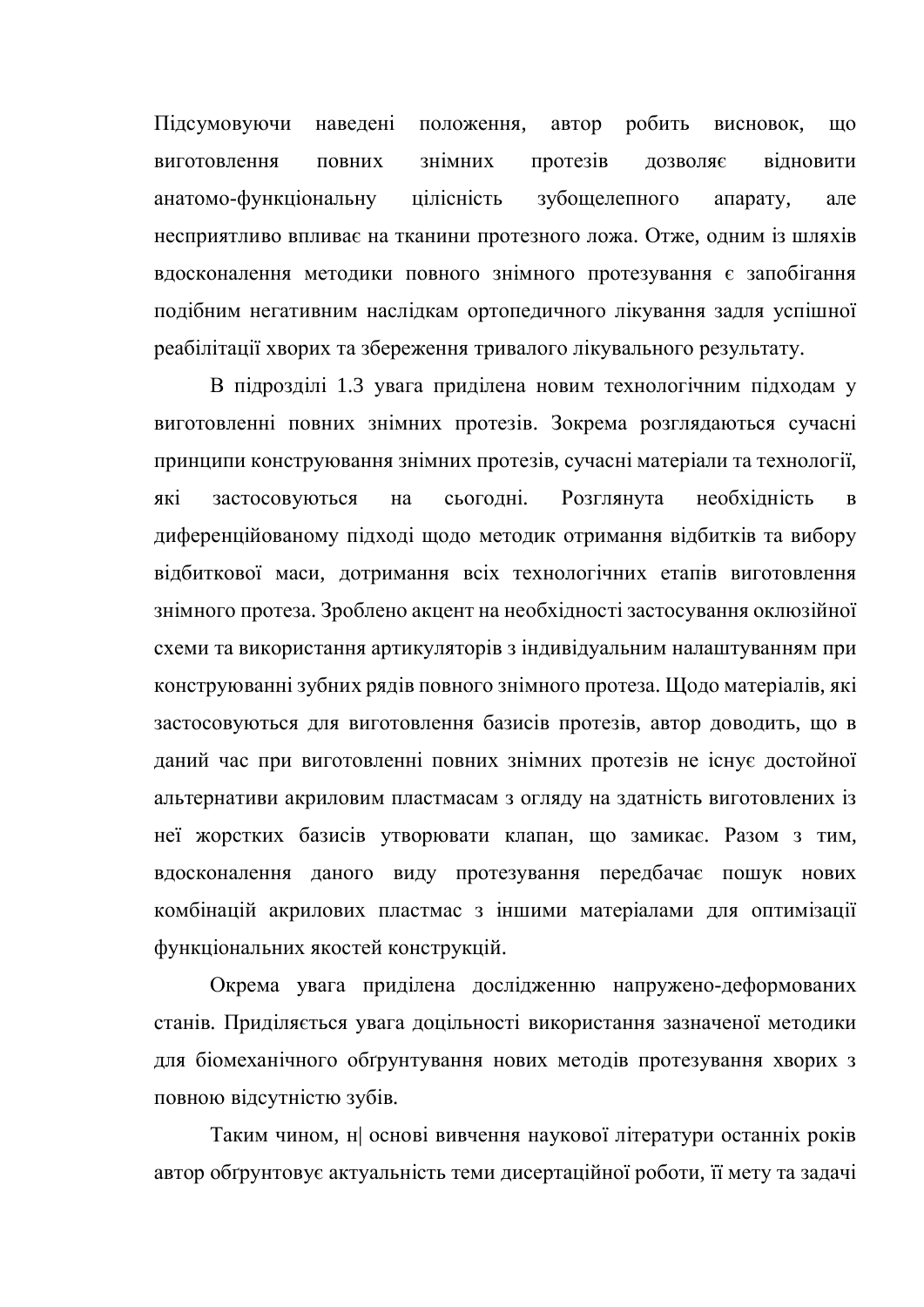дослідження, а також доцільність застосування методик дослідження для їх реалізації.

Зауважень до даного розділу не виникло.

**Розділ 2, який викладений на 18 сторінках і включає 5 підрозділів,** містить клінічну характеристику обстежених хворих та описання методів, які застосовувались в процесі досліджень.

Так, для рішення поставлених дисертантом задач було проведено комплексне обстеження 150 хворих з повною відсутністю зубів, які раніше користувались повними знімними протезами.

Первинне, обстеження хворих проводилось шляхом внутрішньо ротового огляду та вивчення діагностичних моделей. Виразність факторів анатомічної ретенції, ступінь атрофії альвеолярних відростків верхньої та нижньої щелеп, а також їх тип визначались за класифікаціями Шредера та Келера. Оцінювали інтенсивність і локалізацію атрофічних процесів тканин протезного ложа, характер атрофії, наявність екзостозів, відзначали стан слизової оболонки (гіперемія, набряк, рухомі слизові тяжі), а також клас слизової за Супплі. Для визначення податливості слизової оболонки протезного ложа було, використано апарат Воронова А. П. Для оцінки зон запалення, як наслідку підвищеного навантаження на слизову оболонку протезного ложа, застосовували методику Лесних Н. І. Аналіз відповідності базису повного знімного протеза тканинам протезного ложа здійснювали за допомогою «силіконового тесту». В рамках дослідження використано визначення жувальної ефективності за Рубіновим та дослідження інтегрованого показника зусилля стиснення щелеп з використанням апарату АОЦО. Для визначення гігієнічного стану повних знімних протезів використовували методику оцінки кількості нальоту в 5 зонах. Для об'єктивізації сприйняття хворими протезів проведено анкетування з використанням україномовного варіанту опитувальника «Oral Health Impact Profile» (OHIP-14). - %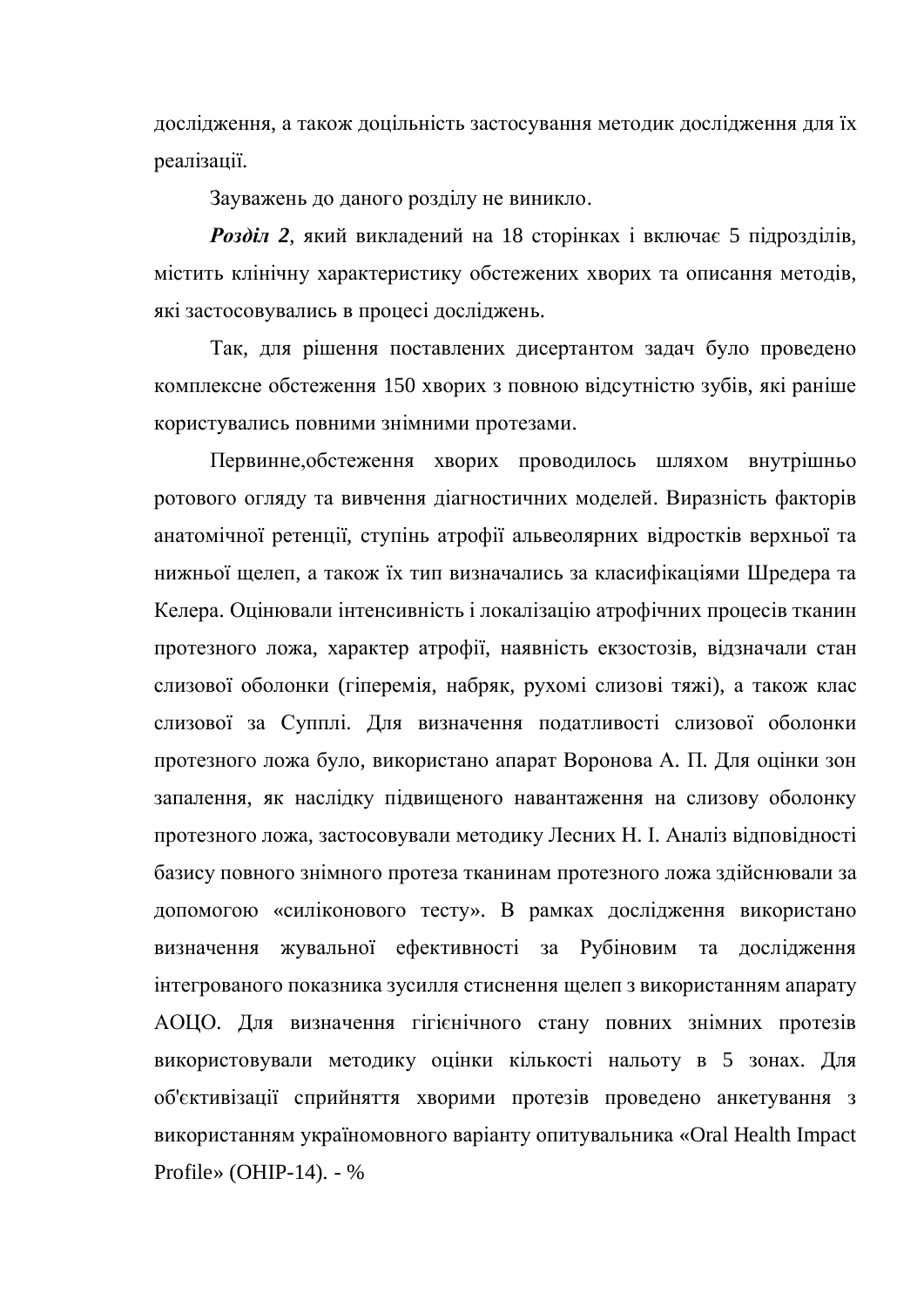Для дослідження мікроциркуляції та вивчення особливостей функціонування тканин протезного ложа при користуванні різними конструкціями повних знімних протезів проводили лазерну доплеровську флоуметрію. У роботі використовували прилад Periflux 4001 Master, Perimed AB (Швеція).

Вивчення напружено-деформованих станів тканин протезного ложа проводилося для трьох типів беззубих верхніх щелеп за Шредером. Розрахунок здійснювався для об'ємних комп'ютерних моделей, побудованих методом кінцевих елементів з використанням програми «Т-Flex». Для отримання цифрового зображення верхніх беззубих щелеп використовували оптичний лабораторний сканер inEos (Sirona, Німеччина).

Отже, методики, застосовані дисертантом, дозволяють оцінити ефективність проведеного лікування, що цілком відповідає меті дослідження.

Зауважень до даного розділу не виникло.

Розділ 3 викладений на 21 сторінці і присвячений результатам клініко-лабораторних досліджень серед хворих з повною відсутністю зубів, що користуються знімними протезами.

На первинному етапі виконання дисертації автор досліджує негативний вплив базисів повних знімних протезів на тканини порожнини рота.

Для складання об'єктивної характеристики змін спричинених негативним впливом знімного протеза використовуються різноманітні методики. Проведено аналіз якості ортопедичного лікування хворих з повною відсутністю зубів. За даними клініко-функціональної оцінки стану тканин протезного ложа у хворих з повною адентією зроблено висновки, що з віком спостерігається погіршення умов протезування, яке пов'язане із загальними порушеннями в організмі, які в порожнині рота проявляються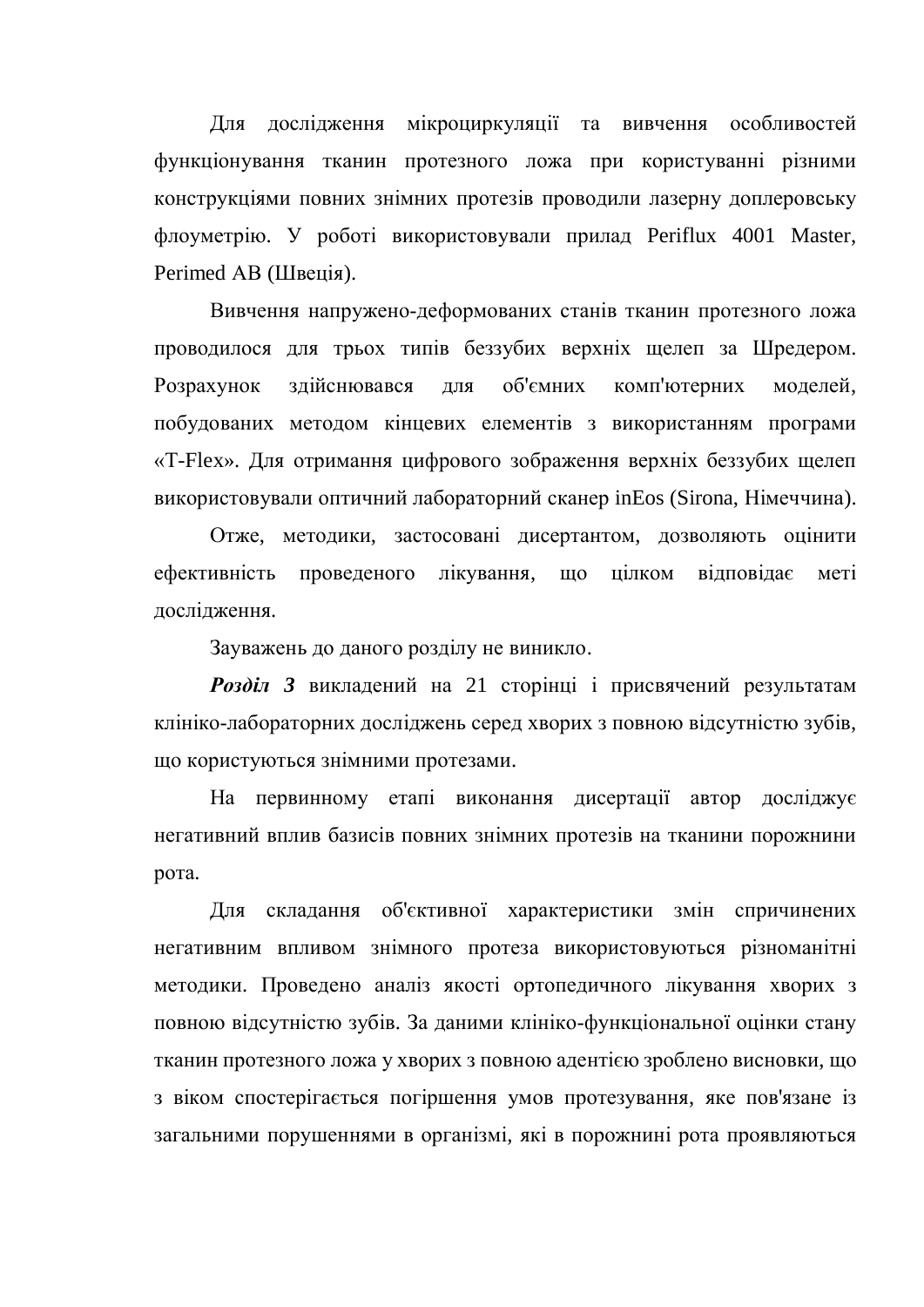тенденцією до атрофії кісткового ложа та дистрофічними змінами слизової оболонки.

Фактором, що погіршує конфігурацію тканин протезного ложа є вплив неприродного оклюзійного навантаження, яке передається через жорсткий базис повного знімного протеза.

За результатами проведеного дослідження доведено, що вимоги до повних знімних протезів повинні полягати не тільки у відновленні зубощелепної системи у функціональному та естетичному відношенні, але й в максимальному збереженні тканин протезного ложа для запобігання їх атрофії.

Таким чином, отримані результати мають наукову та практичну значимість, оскільки дозволяють описати механізми розвитку порушень в зубощелепному апараті, які спричинені негативним впливом базису повного знімного протеза на тканини протезного ложа.

В цілому розділ написаний грамотно, всі зауваження узгоджені з автором.

У розділі 4 на 21 сторінці викладено обґрунтування власної конструкції повного знімного протеза. Так, перший підрозділ містить результати дослідження змін мікроциркуляції крові в тканинах протезного ложа при користуванні повними знімними протезами. Отримані результати свідчать, що користування повними знімними протезами впливає на інтенсивність кровообігу в мікроциркуляторному руслі. Зміни, що виникають у- кровопостачанні тканин під протезами із жорсткими базисами, носять зворотний характер. Інтеграція до<sup>5</sup> базису знімного протеза м'якого лайнеру дозволяє більш рівномірно розподілити жувальне навантаження, проте суттєво і незворотньо погіршує кровопостачання тканин протезного ложа.

Дисертантом досліджені напружено-деформовані стани в тканинах протезного ложа при протезуванні повної відсутності зубів на верхній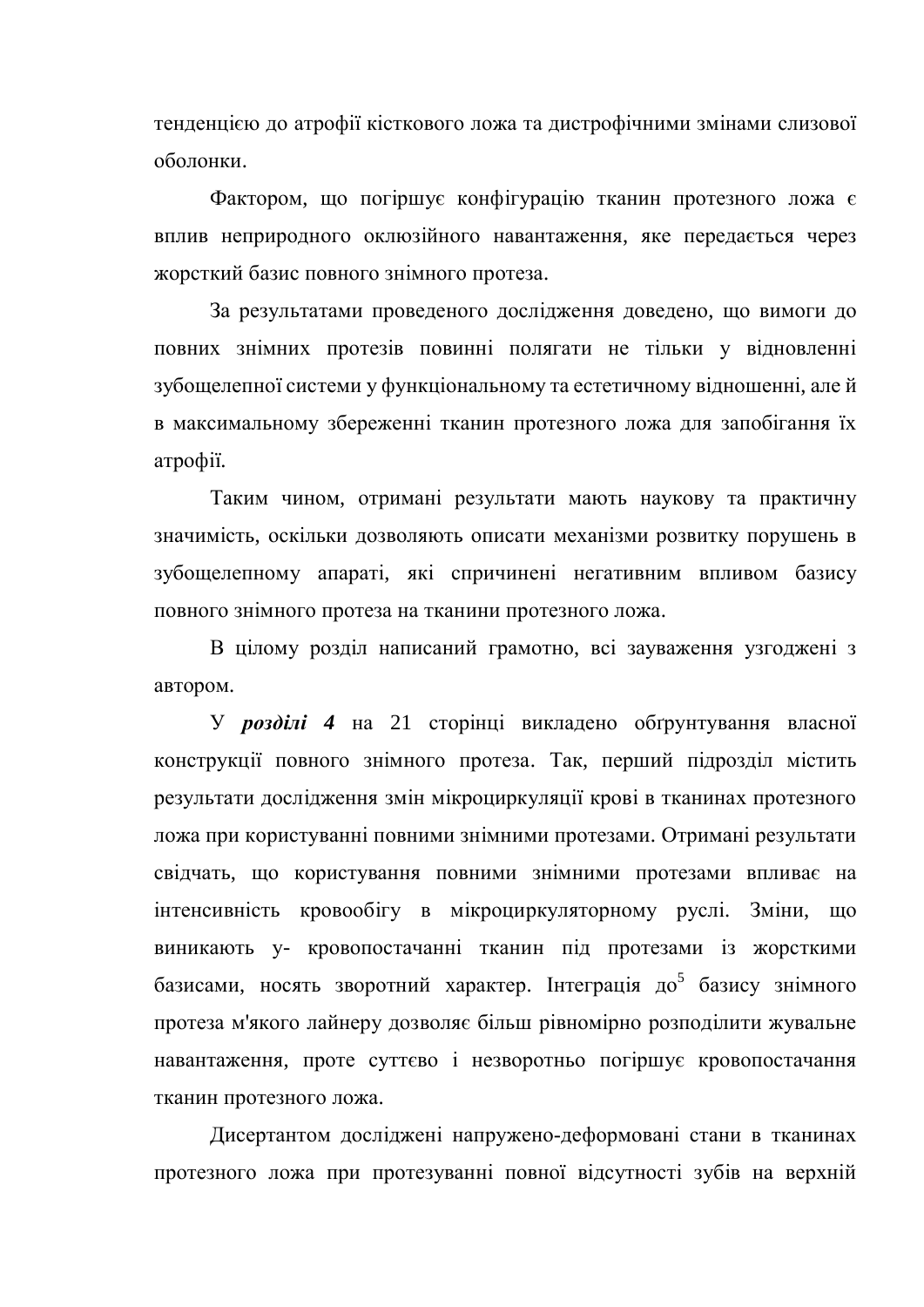щелепі знімними протезами як з жорсткими базисами, так і з базисами, що містять рідину. Приведені розрахунки переміщень протеза при парасагітальних та діагональних навантаженнях. Також проведено порівняльний аналіз величин сумарної напруги на верхній щелепі під протезами, що мають жорсткий базис та той, що містить рідину.

Автор довів доцільність застосування запропонованої конструкції повного знімного протеза з огляду на можливість усунення напружено деформованих станів у створеній математичній моделі.

В цілому розділ викладений послідовно з наукової точки зору, із логічними висновками, легко читається, без зауважень.

**Розділ 5** (19 сторінок) присвячений результатам клінічної апробації розробленої конструкції повного знімного протеза.

Дисертантом за результатами проведеного клініко-функціонального дослідження доведено, що Застосування повного знімного протеза, базис якого містить рідину, дозволяє підвищити ефективність ортопедичного лікування повної втрати зубів як у найближчий, так і віддалений термін спостереження.

**У розділі 6** «Аналіз і узагальнення результатів дослідження» на 10 сторінках проведено обговорення та аналіз отриманих результатів, дано їх теоретичне і практичне обґрунтування, підведені підсумки роботи, що стали основою висновків і практичних рекомендацій.

**Висновки** (їх 5) підтверджені матеріалами дисертації і відповідають поставленим завланням.

**Практичні рекомендації** (їх 4) сформульовані чітко і також відповідають отриманим результатам роботи.

Список використаних джерел повний, достатній за обсягом, містить 281 найменування, серед них 128 російською та українською мовою і 153 іноземних.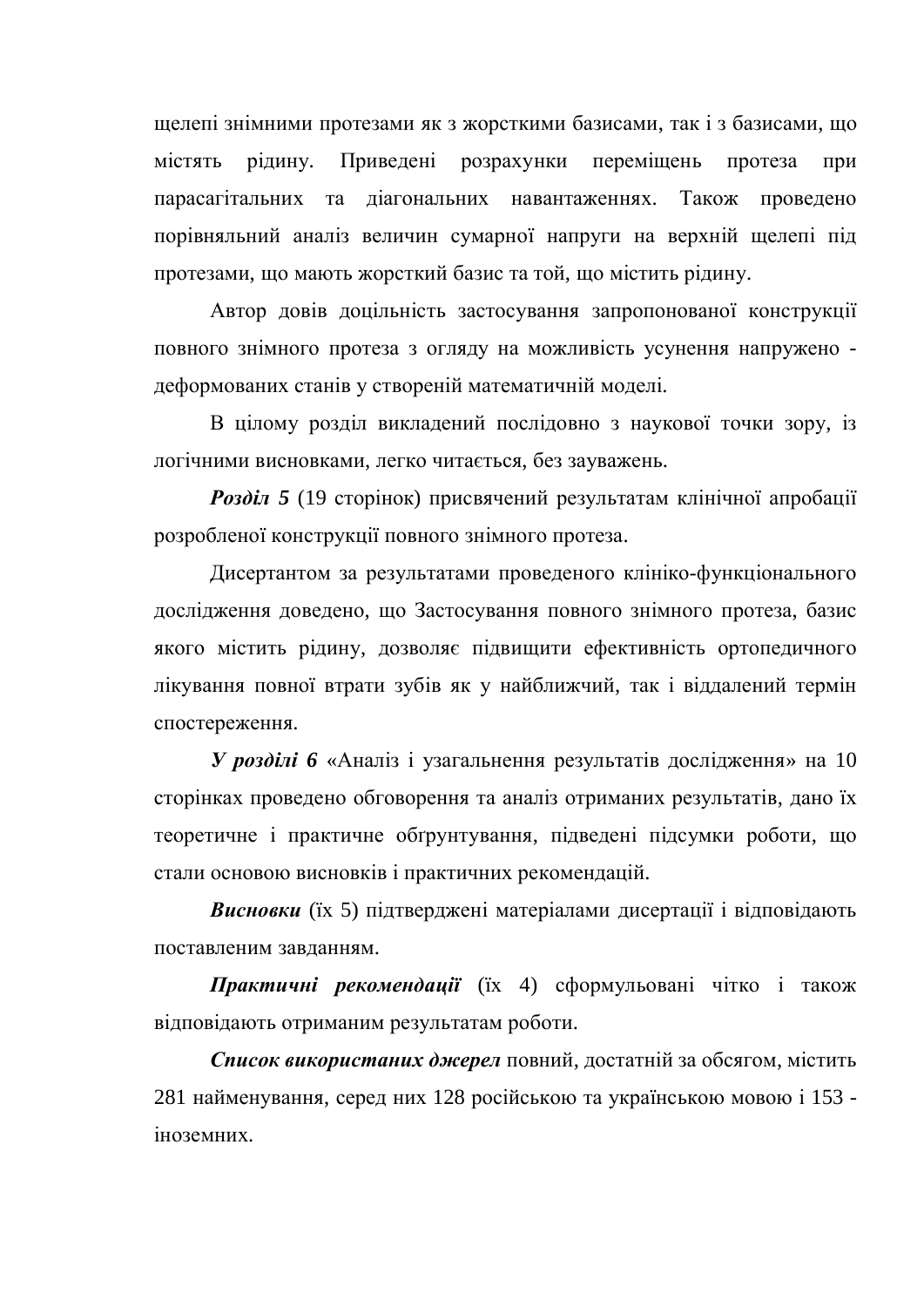У авторефераті та опублікованих 14 працях (5 - у виданнях рекомендованих МОН України, 1 - у міжнародному журналі, 2 патенти на корисну модель) автор достатньо повно відобразив основні положення дисертації.

В ході опрацювання представленої на рецензування роботи до дисертанта виникли наступні запитання:

- 1. Як часто доводилося проводити відновлення вініліна?
- 2. За рахунок чого поліпшувався гігієнічний стан протезів, якщо протез з камерою, заповненою рідиною Ви не рекомендуєте жорстко обробляти з внутрішньої сторони?
- 3. Вкажіть, які протипоказання до зазначеної методики?

## **Висновок**

Дисертаційна робота Крижановського Андрія Євгеновича «Ефективність клінічного використання повних знімних пластинкових зубних протезів з удосконаленою конструкцією їх базису», що представлена на здобуття наукового ступеня кандидата медичних наук за спеціальністю 14.01.22 - «Стоматологія», є завершеною науковою працею, яка присвячена вирішенню актуальної наукової задачі - підвищенню якості ортопедичного лікування стоматологічних пацієнтів з повною втратою зубів шляхом застосування повних знімних пластинкових зубних протезів з удосконаленою конструкцією їх базису.

За обсягом проведених досліджень, глибиною аналізу, новизною отриманих результатів, обґрунтованістю і достовірністю висновків та положень, дисертація Крижановського А.Є. повністю відповідає п. 11 «Порядку присудження наукових ступенів» Постанови Кабінету Міністрів України № 567 від 24.07.2013 (зі змінами, внесеними згідно з Постановами Кабінету Міністрів № 656 від 10.08.2015 року та № 1159 від 30.12.2015